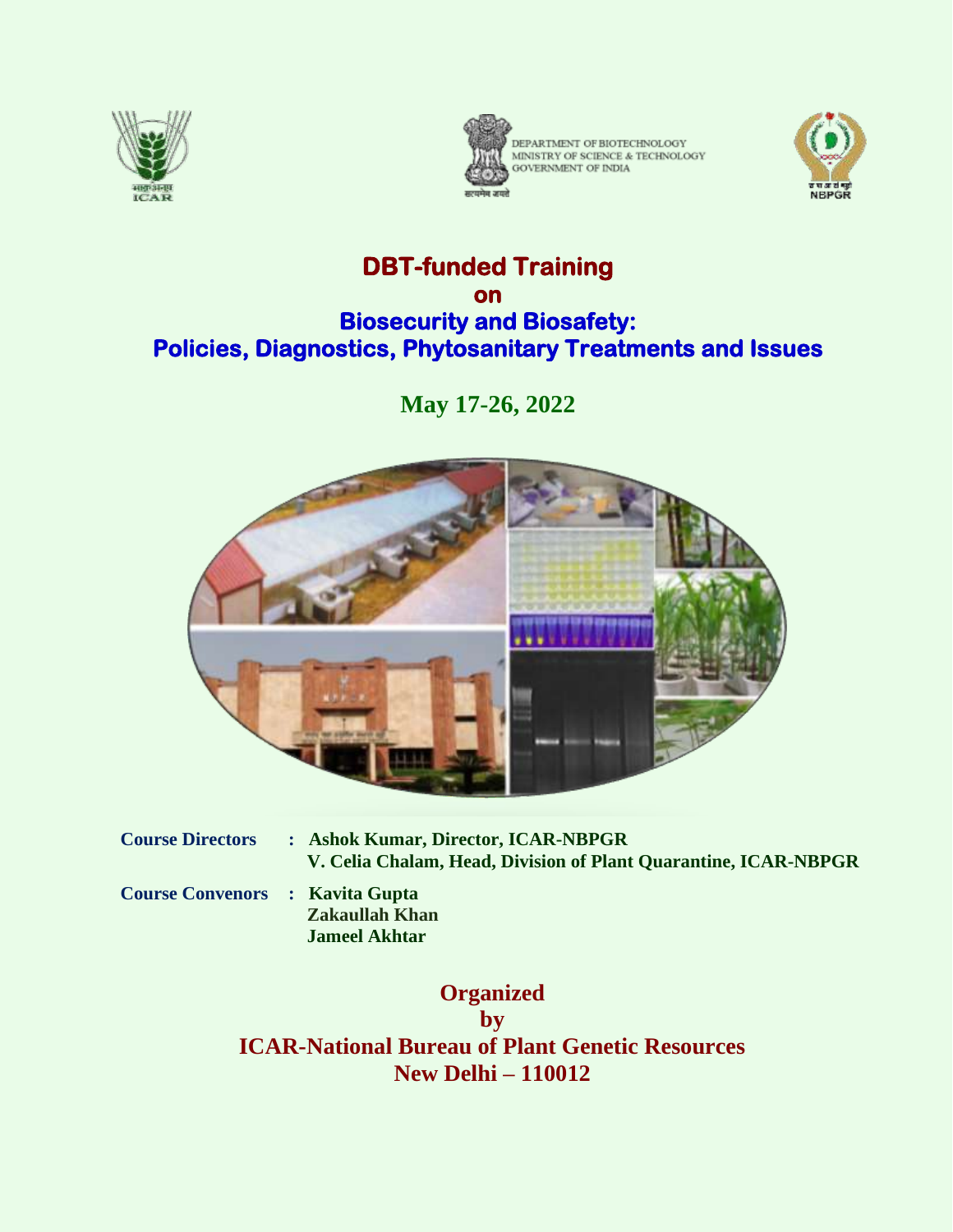#### **About the Institute**

The ICAR-National Bureau of Plant Genetic Resources (ICAR-NBPGR) with its headquarters at New Delhi, India is the nodal organization in India under the aegis of the Indian Council of Agricultural Research (ICAR) for management of plant genetic resources. As per Plant Quarantine (Regulation of Import into India) Order, 2003 under Destructive Insects & Pests Act 1914, ICAR-NBPGR is entrusted with the responsibility of issuing import permits and quarantine processing of germplasm including transgenics meant for research. Also, ICAR-NBPGR issues Phytosanitary Certificate for export of germplasm which is a mandatory requirement for complying with the International Plant Protection Convention and the importing country.

### **Background & Facility**

Introduction of useful planting material from other countries has played a significant role in diversifying agriculture and boosting the production. However, there is a risk of inadvertent introduction of pests along with the imported material. National Plant Protection Organizations have the responsibility to protect their agriculture from transboundary pests. Biosecurity is a strategic and integrated approach that encompasses the policy and regulatory frameworks that analyses and manage risks in the sectors of food safety, animal and plant health including environmental risk. Over the years, the Division of Plant Quarantine has developed a well-defined mechanism for undertaking the quarantine of imported plant material including transgenics for both public and private sectors. It has *state of art* facilities and expertise to undertake quarantine including diagnostics of pests and salvaging of infested/infected materials. Developing sensitive methods including molecular techniques for pest diagnosis to minimize the risks of introduction of exotic pests is important as imported germplasm material is precious and usually exchanged in small quantities. The quarantine measures are critical for ensuring biosecurity by regulating transboundary movement of pests. Besides, biosafety issues also need to be ensured which entail assessment and management of risks arising from the genetically engineered plants using recombinant DNA technology. India is a party to Cartagena Protocol on Biosafety, an international agreement for ensuring safe handling, transport, packaging and identification of living modified organisms.

### **Training Course**

The DBT-sponsored project "National Programme for Quarantine and GM Diagnostics of Genetically Engineered Plant Material" is operational at ICAR-NBPGR, New Delhi. One of the objectives of this project is to train human resources in the area of biosecurity/ biosafety issues related to GE plants. The course is thus designed to orient the researchers, plant quarantine officials and other stakeholders and aims to develop a critical mass at national level who can comprehend, appreciate and participate in tackling various issues related to biosecurity/ biosafety concerns related to genetically engineered plants. A total of 20 participants would be selected based on their qualification, experience and nature of work being undertaken presently.

### **Course Content**

- National and international regulatory framework
- Biosecurity and biosafety issues
- Issues related to transboundary movement of genetically engineered plant material
- Pest diagnostics
- Phytosanitary treatments
- Risk assessment and management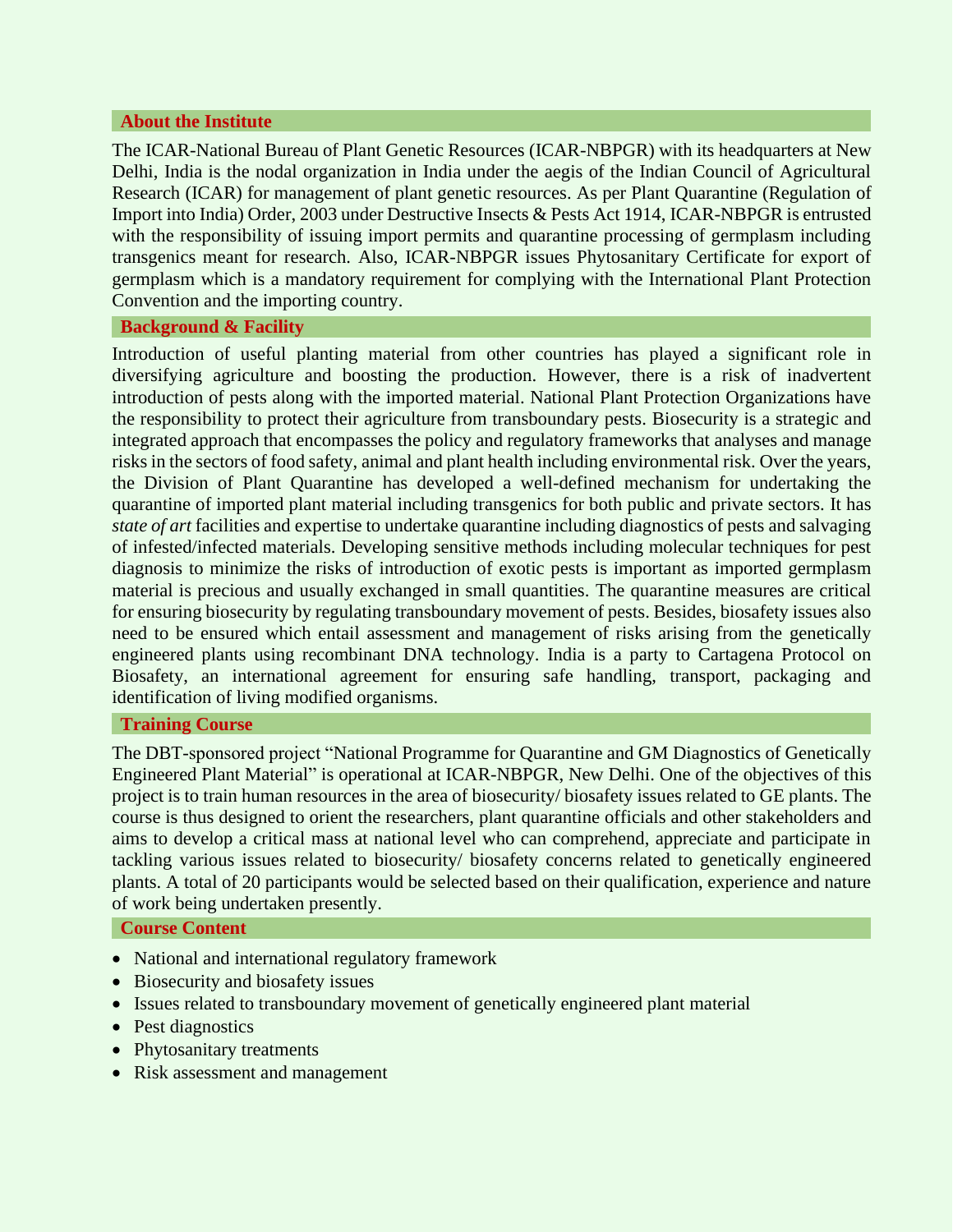| <b>Organizing Committee</b> |                                                                                                                   |
|-----------------------------|-------------------------------------------------------------------------------------------------------------------|
| <b>Course Directors</b>     | : Ashok Kumar, Director, ICAR-NBPGR, New Delhi<br>V. Celia Chalam, Head, Division of Plant Quarantine, ICAR-NBPGR |
| <b>Convenors</b>            | : Kavita Gupta<br><b>Zakaullah Khan</b><br><b>Jameel Akhtar</b>                                                   |
| <b>Who Can Participate?</b> |                                                                                                                   |

Participation is invited from Scientists/Teaching faculties/ Plant Quarantine Officials with postgraduation in Agriculture/ Life Sciences having research/ teaching experience in Plant Protection/ Crop Improvement/ Biotechnology/ Economic Botany etc. from ICAR Institutes/SAUs/ Central/State Government Organizations, Directorate of Plant Protection, Quarantine and Storage etc.

#### **Registration Fee**

There is no registration fee for participants to attend this training.